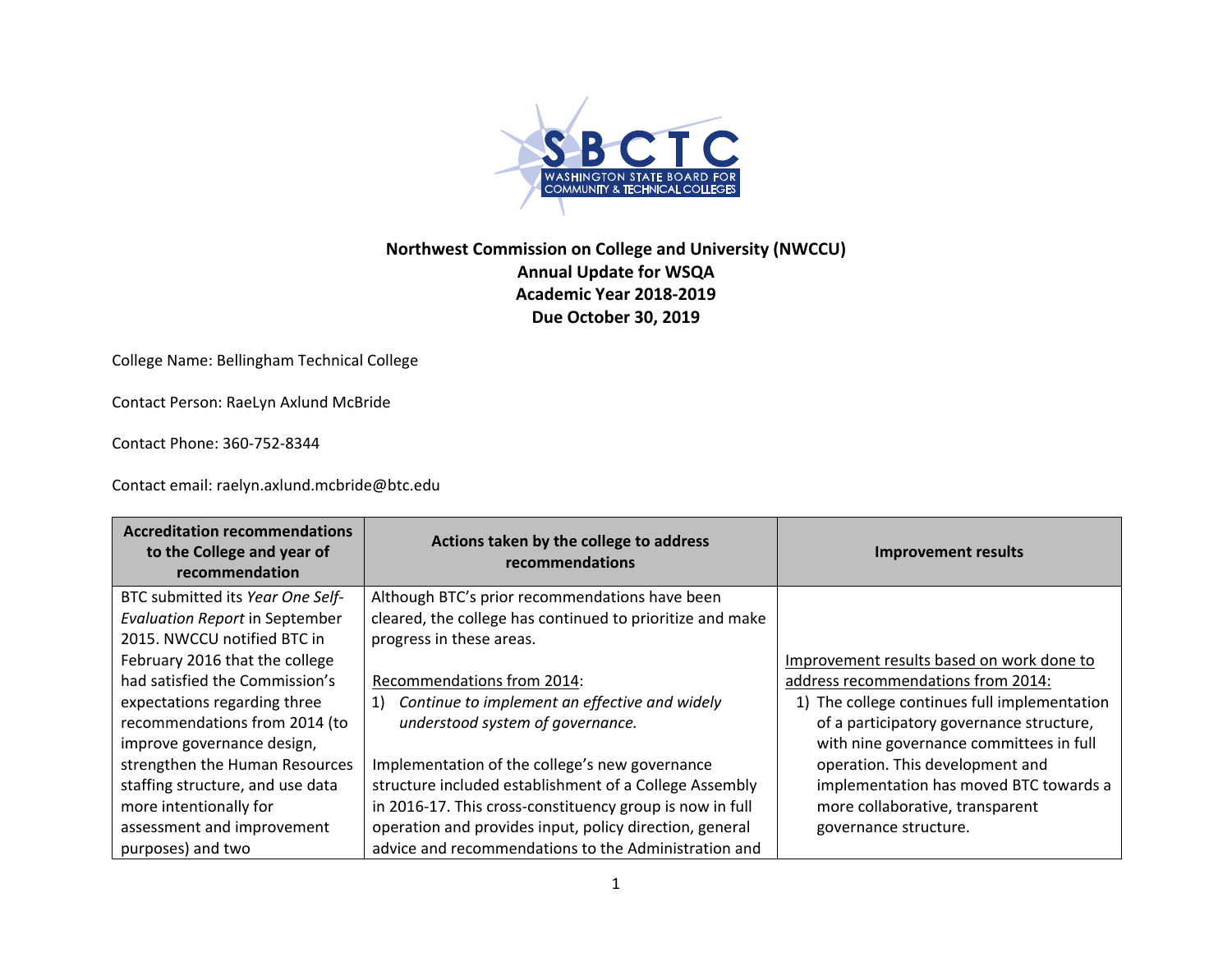| recommendations from 2011 (to<br>improve student learning<br>outcomes and better link<br>strategic planning to resource<br>allocation).<br>The college submitted an ad hoc<br>report in March 2016 in response<br>to the final remaining 2014 | Board of Trustees. This group also sets the institutional<br>agenda for the college, monitors the college's progress<br>toward achieving its goals, serves as a communication<br>network, and helps maintain consistency of major<br>college processes. As part of its governance work, BTC<br>also developed or revitalized eight additional<br>governance committees, each with new operating<br>guidelines and broad representation, and a variety of<br>operational committees.                                              |                                                                                                                                                                                                             |
|-----------------------------------------------------------------------------------------------------------------------------------------------------------------------------------------------------------------------------------------------|----------------------------------------------------------------------------------------------------------------------------------------------------------------------------------------------------------------------------------------------------------------------------------------------------------------------------------------------------------------------------------------------------------------------------------------------------------------------------------------------------------------------------------|-------------------------------------------------------------------------------------------------------------------------------------------------------------------------------------------------------------|
| recommendation (to undergo<br>external fiscal audits), and<br>NWCCU notified BTC in July 2016<br>that the college had satisfied<br>expectations.                                                                                              | 2) Employ qualified human resources personnel to<br>maintain and support the operational functions of the<br>college.                                                                                                                                                                                                                                                                                                                                                                                                            | 2) The college provides support and review of<br>needed updates for existing policies and<br>practices, and has increased consistency<br>regarding application of BTC policies and                          |
| The college submitted its Mid-<br>Cycle Self-Evaluation Report in<br>September of 2017 and hosted a<br>site visit in October 2017. No<br>recommendations resulted from<br>that report or visit.                                               | BTC filled the previously vacant position of Executive<br>Director of Human Resources in January of 2015. The<br>college filled this role with an employee qualified to<br>maintain and support BTC's operational functions in the<br>area of human resources. BTC's Executive Director of<br>Human Resources left the college in July 2018 and BTC's<br>Associate Director of Human Resources, who has worked<br>in the college's Human Resources department since<br>1991, is currently serving as Interim Executive Director. | procedures.                                                                                                                                                                                                 |
|                                                                                                                                                                                                                                               | 3) Undergo and consider the results of an external<br>financial audit for each year of operation.<br>The college began a regular schedule of full financial                                                                                                                                                                                                                                                                                                                                                                      | 3) The college has improved its financial<br>controls and quality of financial reporting<br>as a result of these regular audits.                                                                            |
|                                                                                                                                                                                                                                               | audits in Fall 2016. Auditor reports since these audits<br>were implemented have included no management<br>letters or findings.                                                                                                                                                                                                                                                                                                                                                                                                  |                                                                                                                                                                                                             |
|                                                                                                                                                                                                                                               | 4) Regularly use evaluation results to support planning,<br>practice, resource allocation, application of<br>institutional capacity, and improvement as needed.                                                                                                                                                                                                                                                                                                                                                                  | 4) Employees have more access to,<br>confidence in, and opportunities to engage<br>with college data resources. The college<br>created a robust data management and<br>access system, which has facilitated |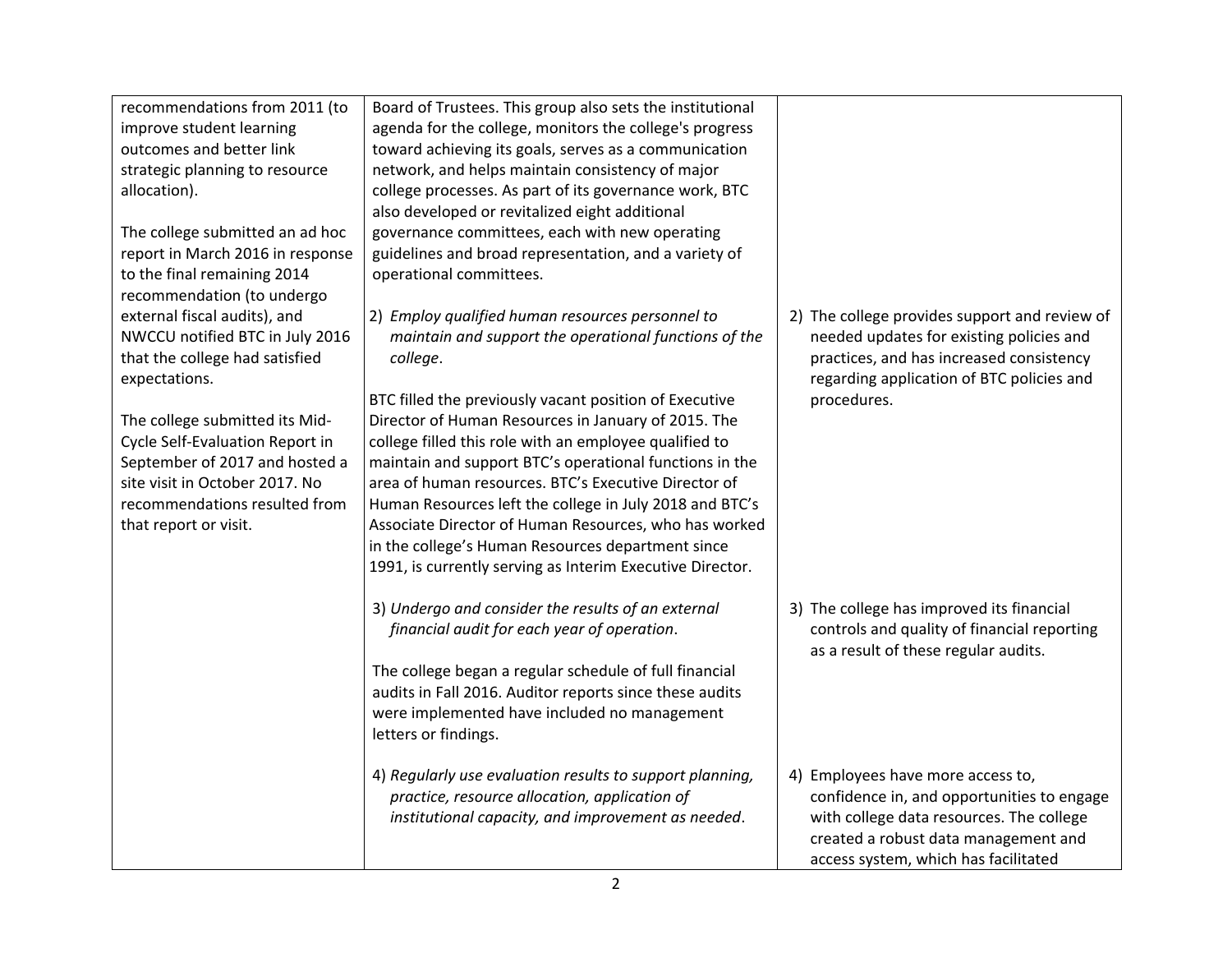| The college's Institutional Planning and Advancement<br>(IPA) department has built a wide variety of online data<br>dashboards and reports, and performs ongoing analysis<br>of relevant institutional data. The dashboards allow<br>faculty and staff to explore data by factors such as<br>instructional program, student demographics, and<br>specific timeframe. IPA staff also regularly work with<br>members of the campus community to conduct<br>specialized studies to inform planning and decision-<br>making. | campus-wide, data-informed planning and<br>decision-making efforts.                                                                                                                                                                                                                                 |
|--------------------------------------------------------------------------------------------------------------------------------------------------------------------------------------------------------------------------------------------------------------------------------------------------------------------------------------------------------------------------------------------------------------------------------------------------------------------------------------------------------------------------|-----------------------------------------------------------------------------------------------------------------------------------------------------------------------------------------------------------------------------------------------------------------------------------------------------|
|                                                                                                                                                                                                                                                                                                                                                                                                                                                                                                                          | Improvements results based on work done to                                                                                                                                                                                                                                                          |
| Recommendations from 2011:<br>1) Continue to make progress in fully completing the<br>assessment cycle by "closing the loop" to demonstrate<br>that student learning has been achieved as stated.                                                                                                                                                                                                                                                                                                                        | address recommendations from 2011:<br>1) The new process for SLO development and<br>assessment ensures that faculty-working<br>in conjunction with the VP of Academic<br>Affairs & Student Learning, deans, and                                                                                     |
| As part of the college's ongoing focus on development of<br>effective student learning outcomes (SLOs), faculty and<br>administration have worked together to improve SLO<br>assessment processes, combining course- and program-<br>level SLO reports to emphasize the integration of SLOs<br>across the curriculum, improve faculty training,<br>streamline the reporting process, and make the resulting<br>data more accessible for analysis and application to<br>future practice.                                  | Institutional Planning & Advancement<br>staff-have identified specific, measurable<br>SLOs, defined effective assessment<br>methods to measure student achievement<br>across each SLO, and have engaged in<br>meaningful use of assessment results to<br>improve the teaching and learning process. |
| 2) Improve connection between mission (core themes<br>and strategic planning) and the allocation of<br>resources.                                                                                                                                                                                                                                                                                                                                                                                                        | 2) The PARA committee work has built<br>stronger connections between strategic<br>planning and resource allocation, while<br>enhancing collaboration and transparency                                                                                                                               |
| BTC's Planning and Resource Allocation (PARA)<br>Committee was established as one of the college's nine<br>governance committees in Winter 2017. This cross-<br>constituency group develops, implements, and assesses<br>annual and multi-year institutional strategic planning and<br>resource allocation processes. The group also provides<br>input, policy direction, and general advice to the College                                                                                                              | around BTC budgeting and planning<br>processes. The committee has continued to<br>work towards fine-tuning a college-wide<br>planning and resource allocation process<br>model and related materials. This more<br>formalized approach will move the campus<br>toward a continuing full cycle of    |